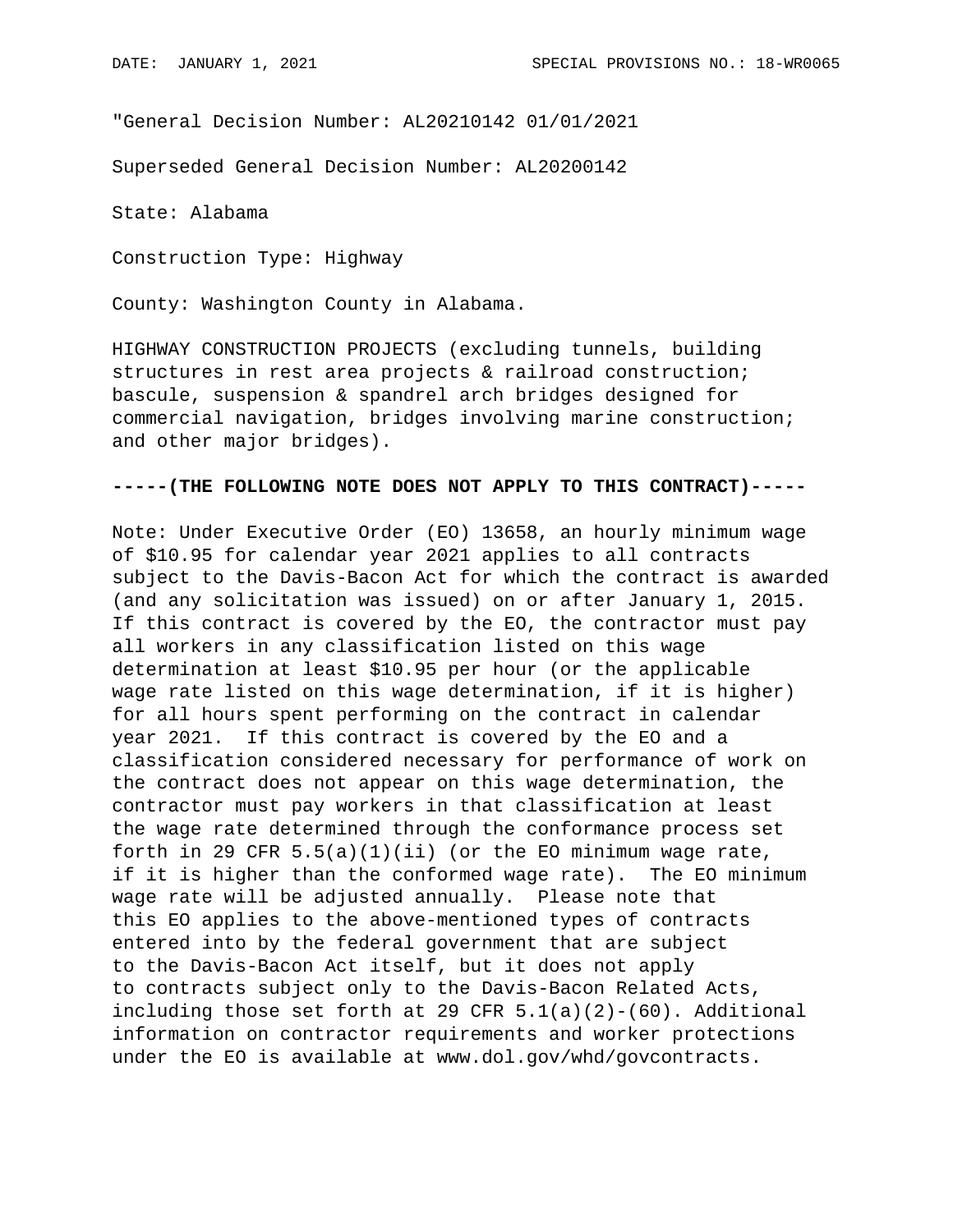| Modification Number | Publication Date |  |
|---------------------|------------------|--|
|                     | 01/01/2021       |  |

SUAL2019-021 11/13/2019

|                                                                      | Rates | Fringes |
|----------------------------------------------------------------------|-------|---------|
| CARPENTER (Form Work Only)\$ 15.74                                   |       | 0.00    |
| CEMENT MASON/CONCRETE FINISHER\$ 14.98                               |       | 0.00    |
| ELECTRICIAN\$ 20.41                                                  |       | 7.49    |
| HIGHWAY/PARKING LOT STRIPING:<br>Operator (Striping Machine)\$ 19.25 |       | 0.00    |
| INSTALLER - GUARDRAIL\$ 14.16                                        |       | 2.94    |
| IRONWORKER, REINFORCING\$ 16.79                                      |       | 0.00    |
| LABORER GRADE CHECKER\$ 15.89                                        |       | 0.00    |
| LABORER: Asphalt, Includes<br>Raker, Shoveler, Spreader and          |       | 0.00    |
| Distributor\$ 12.22                                                  |       |         |
| LABORER: Common or General\$ 11.46                                   |       | 0.00    |
| LABORER: Mason Tender -                                              |       |         |
| Cement/Concrete\$ 18.00                                              |       | 6.91    |
| OPERATOR: Asphalt Spreader\$ 13.96                                   |       | 0.00    |
| OPERATOR:                                                            |       |         |
| Backhoe/Excavator/Trackhoe\$ 13.24                                   |       | 0.00    |
| Broom/Sweeper\$ 12.27<br>OPERATOR:                                   |       | 0.00    |
| Bulldozer\$ 16.59<br>OPERATOR:                                       |       | 0.00    |
| Crane\$ 22.36<br>OPERATOR:                                           |       | 0.00    |
| Distributor\$ 16.05<br>OPERATOR:                                     |       | 0.00    |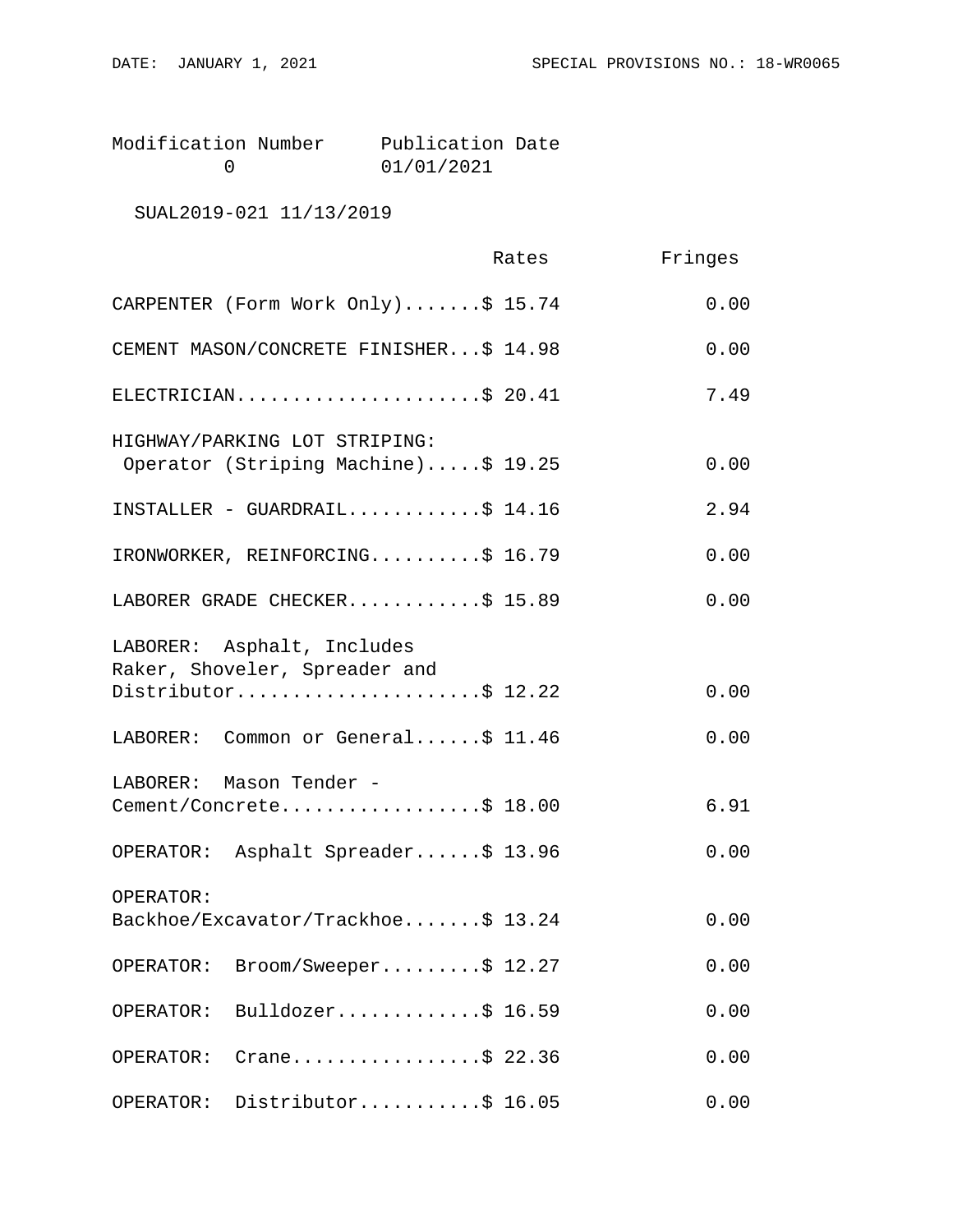|                                                            | OPERATOR: Grader/Black                                        |  | 0.00 |  |  |
|------------------------------------------------------------|---------------------------------------------------------------|--|------|--|--|
|                                                            | OPERATOR: Loader\$ 13.96                                      |  | 0.00 |  |  |
| OPERATOR:                                                  | Mechanic\$ 17.97                                              |  | 0.00 |  |  |
|                                                            | OPERATOR: Milling Machine\$ 12.72                             |  | 0.00 |  |  |
|                                                            | OPERATOR: Paver (Asphalt,<br>Aggregate, and Concrete)\$ 16.37 |  | 0.00 |  |  |
|                                                            | OPERATOR: Roller\$ 13.02                                      |  | 0.00 |  |  |
|                                                            | OPERATOR: Tractor\$ 15.24                                     |  | 0.00 |  |  |
|                                                            | TRAFFIC CONTROL: Flagger\$ 13.40                              |  | 2.90 |  |  |
| TRAFFIC CONTROL:<br>Laborer-Cones/<br>Barricades/Barrels - |                                                               |  |      |  |  |
|                                                            | Setter/Mover/Sweeper\$ 12.61                                  |  | 0.00 |  |  |
|                                                            | TRUCK DRIVER: Dump Truck\$ 13.29                              |  | 0.00 |  |  |
|                                                            | TRUCK DRIVER: Flatbed Truck\$ 15.72                           |  | 0.00 |  |  |
|                                                            | TRUCK DRIVER: Lowboy Truck\$ 15.88                            |  | 0.00 |  |  |
|                                                            | TRUCK DRIVER: Water Truck\$ 12.95                             |  | 0.00 |  |  |
|                                                            |                                                               |  |      |  |  |

WELDERS - Receive rate prescribed for craft performing operation to which welding is incidental.

================================================================

Note: Executive Order (EO) 13706, Establishing Paid Sick Leave for Federal Contractors applies to all contracts subject to the Davis-Bacon Act for which the contract is awarded (and any solicitation was issued) on or after January 1, 2017. If this contract is covered by the EO, the contractor must provide employees with 1 hour of paid sick leave for every 30 hours they work, up to 56 hours of paid sick leave each year.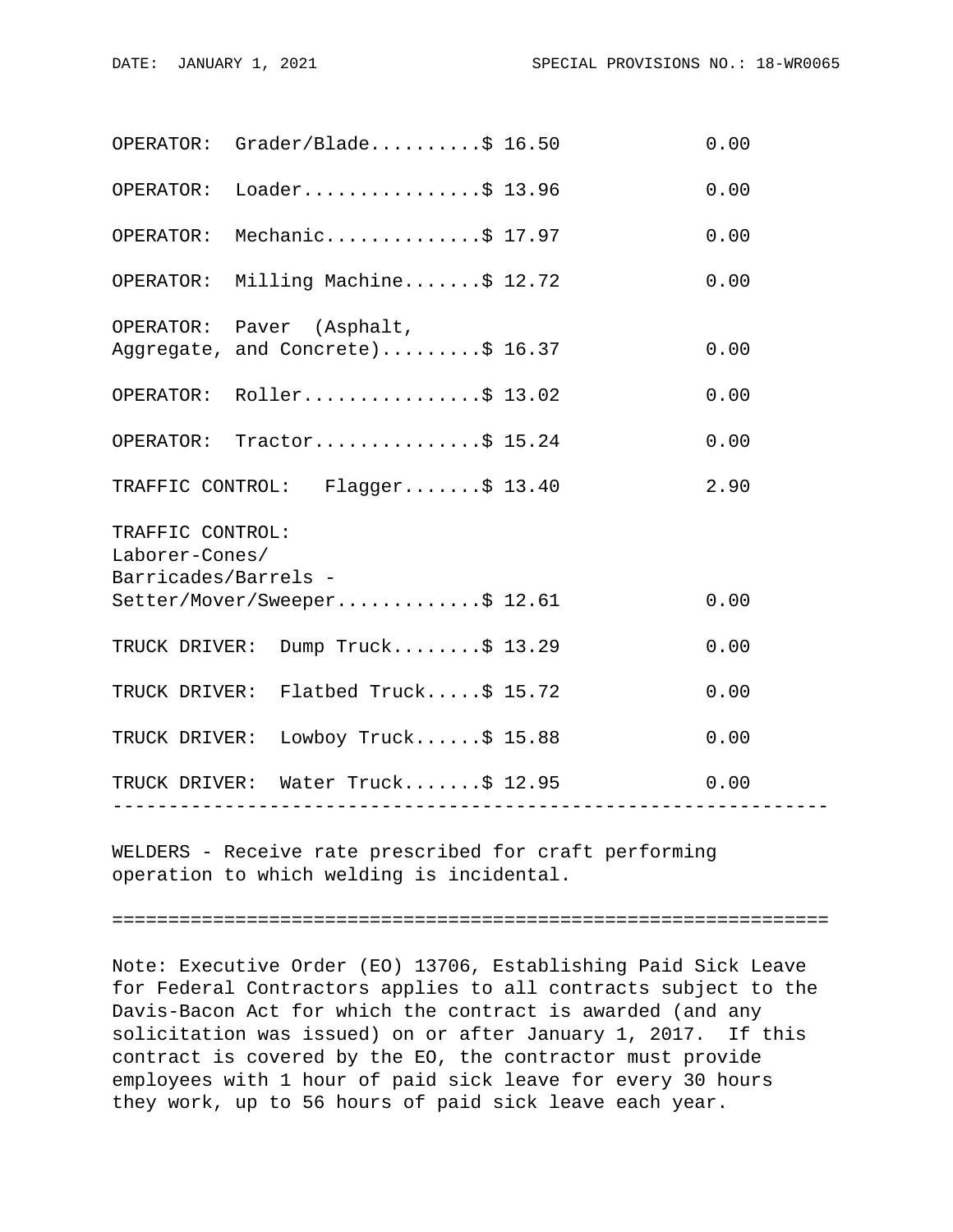Employees must be permitted to use paid sick leave for their own illness, injury or other health-related needs, including preventive care; to assist a family member (or person who is like family to the employee) who is ill, injured, or has other health-related needs, including preventive care; or for reasons resulting from, or to assist a family member (or person who is like family to the employee) who is a victim of, domestic violence, sexual assault, or stalking. Additional information on contractor requirements and worker protections under the EO is available at www.dol.gov/whd/govcontracts.

Unlisted classifications needed for work not included within the scope of the classifications listed may be added after award only as provided in the labor standards contract clauses (29CFR 5.5 (a) (1) (ii)).

----------------------------------------------------------------

The body of each wage determination lists the classification and wage rates that have been found to be prevailing for the cited type(s) of construction in the area covered by the wage determination. The classifications are listed in alphabetical order of ""identifiers"" that indicate whether the particular rate is a union rate (current union negotiated rate for local), a survey rate (weighted average rate) or a union average rate (weighted union average rate).

Union Rate Identifiers

A four-letter classification abbreviation identifier enclosed in dotted lines beginning with characters other than ""SU"" or ""UAVG"" denotes that the union classification and rate were prevailing for that classification in the survey. Example: PLUM0198-005 07/01/2014. PLUM is an abbreviation identifier of the union which prevailed in the survey for this classification, which in this example would be Plumbers. 0198 indicates the local union number or district council number where applicable, i.e., Plumbers Local 0198. The next number, 005 in the example, is an internal number used in processing the wage determination. 07/01/2014 is the effective date of the most current negotiated rate, which in this example is July 1, 2014.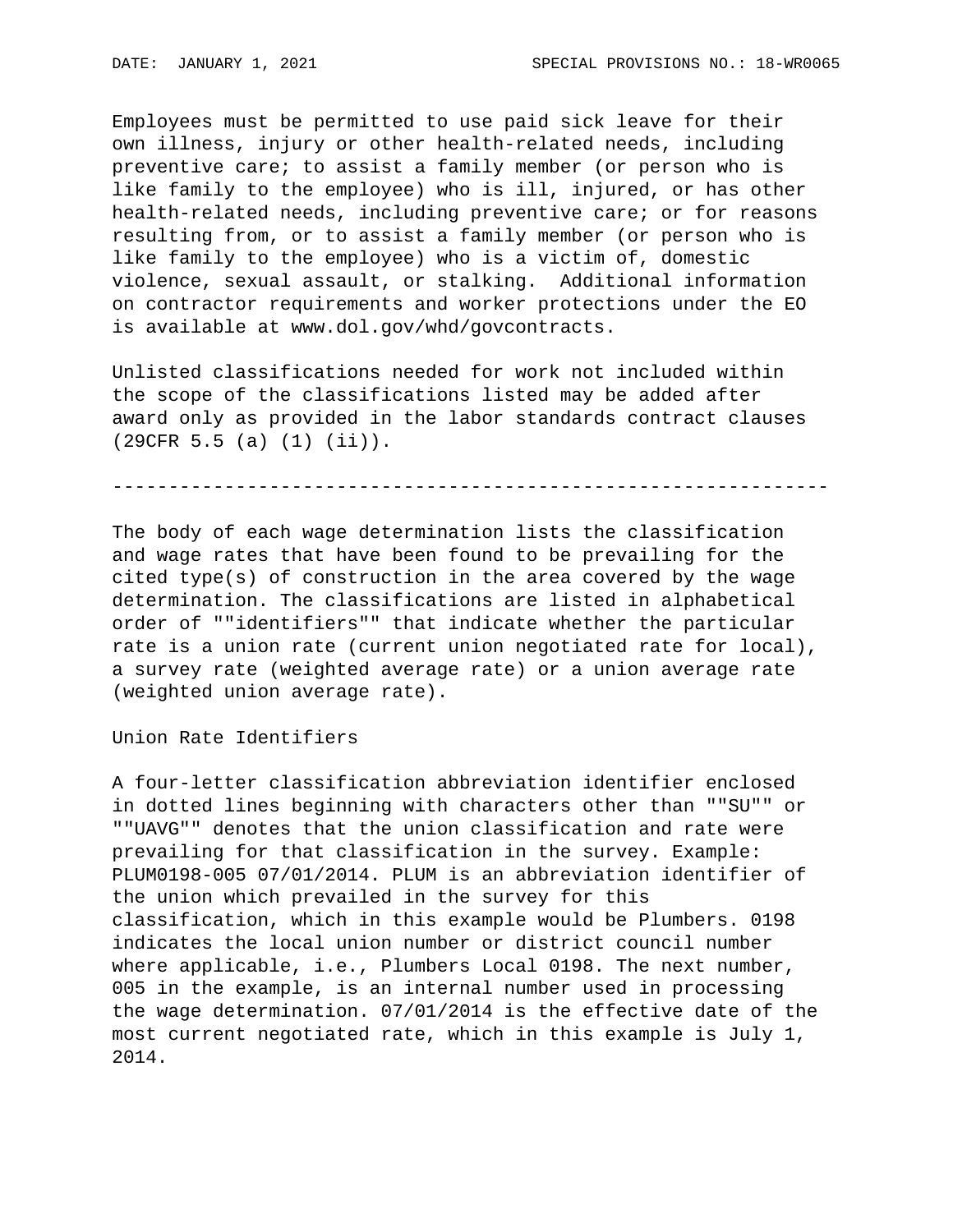Union prevailing wage rates are updated to reflect all rate changes in the collective bargaining agreement (CBA) governing this classification and rate.

## Survey Rate Identifiers

Classifications listed under the ""SU"" identifier indicate that no one rate prevailed for this classification in the survey and the published rate is derived by computing a weighted average rate based on all the rates reported in the survey for that classification. As this weighted average rate includes all rates reported in the survey, it may include both union and non-union rates. Example: SULA2012-007 5/13/2014. SU indicates the rates are survey rates based on a weighted average calculation of rates and are not majority rates. LA indicates the State of Louisiana. 2012 is the year of survey on which these classifications and rates are based. The next number, 007 in the example, is an internal number used in producing the wage determination. 5/13/2014 indicates the survey completion date for the classifications and rates under that identifier.

Survey wage rates are not updated and remain in effect until a new survey is conducted.

Union Average Rate Identifiers

Classification(s) listed under the UAVG identifier indicate that no single majority rate prevailed for those classifications; however, 100% of the data reported for the classifications was union data. EXAMPLE: UAVG-OH-0010 08/29/2014. UAVG indicates that the rate is a weighted union average rate. OH indicates the state. The next number, 0010 in the example, is an internal number used in producing the wage determination. 08/29/2014 indicates the survey completion date for the classifications and rates under that identifier.

A UAVG rate will be updated once a year, usually in January of each year, to reflect a weighted average of the current negotiated/CBA rate of the union locals from which the rate is based.

----------------------------------------------------------------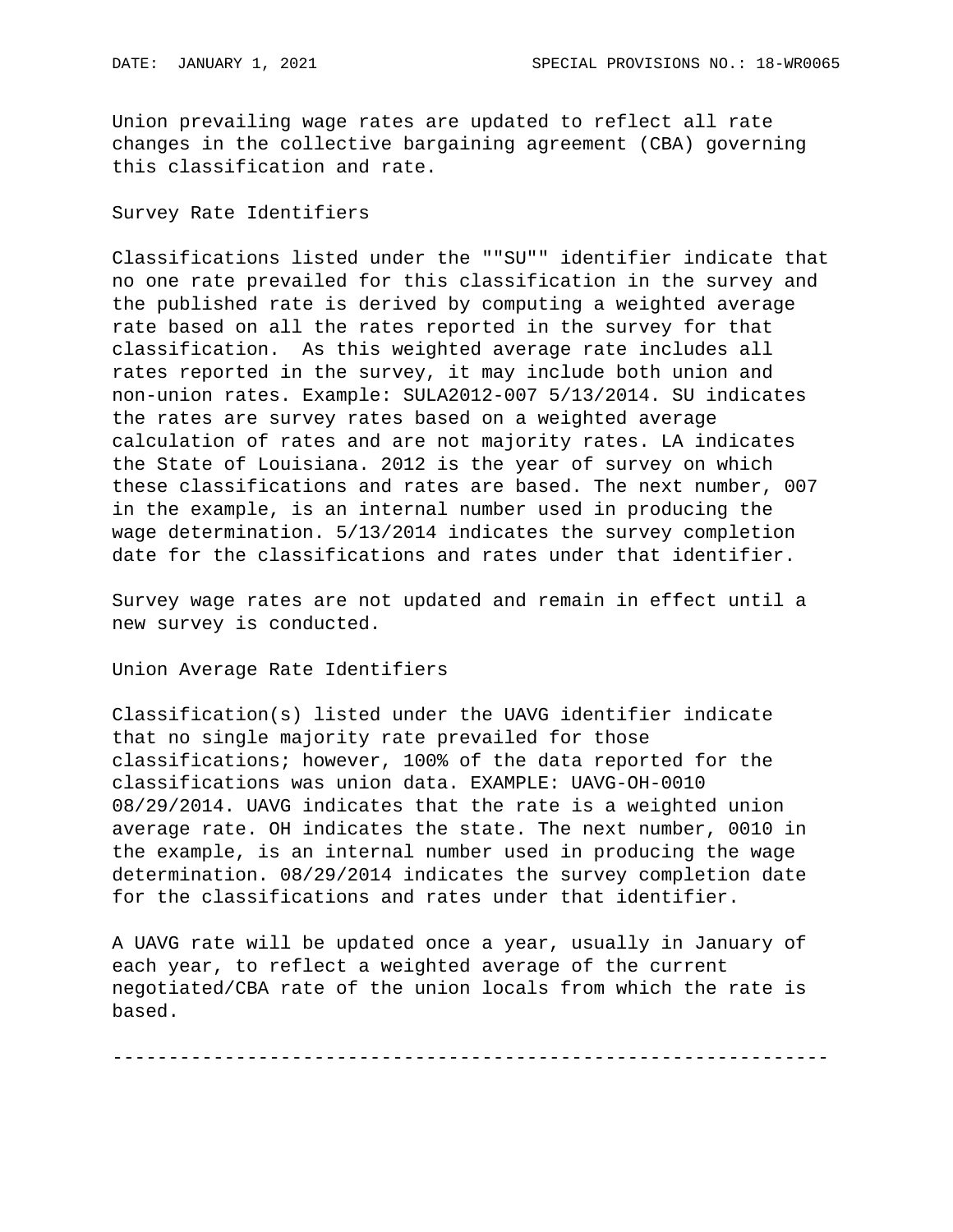## WAGE DETERMINATION APPEALS PROCESS

1.) Has there been an initial decision in the matter? This can be:

- \* an existing published wage determination
- \* a survey underlying a wage determination
- \* a Wage and Hour Division letter setting forth a position on a wage determination matter
- \* a conformance (additional classification and rate) ruling

On survey related matters, initial contact, including requests for summaries of surveys, should be with the Wage and Hour Regional Office for the area in which the survey was conducted because those Regional Offices have responsibility for the Davis-Bacon survey program. If the response from this initial contact is not satisfactory, then the process described in 2.) and 3.) should be followed.

With regard to any other matter not yet ripe for the formal process described here, initial contact should be with the Branch of Construction Wage Determinations. Write to:

> Branch of Construction Wage Determinations Wage and Hour Division U.S. Department of Labor 200 Constitution Avenue, N.W. Washington, DC 20210

2.) If the answer to the question in 1.) is yes, then an interested party (those affected by the action) can request review and reconsideration from the Wage and Hour Administrator (See 29 CFR Part 1.8 and 29 CFR Part 7). Write to:

> Wage and Hour Administrator U.S. Department of Labor 200 Constitution Avenue, N.W. Washington, DC 20210

The request should be accompanied by a full statement of the interested party's position and by any information (wage payment data, project description, area practice material, etc.) that the requestor considers relevant to the issue.